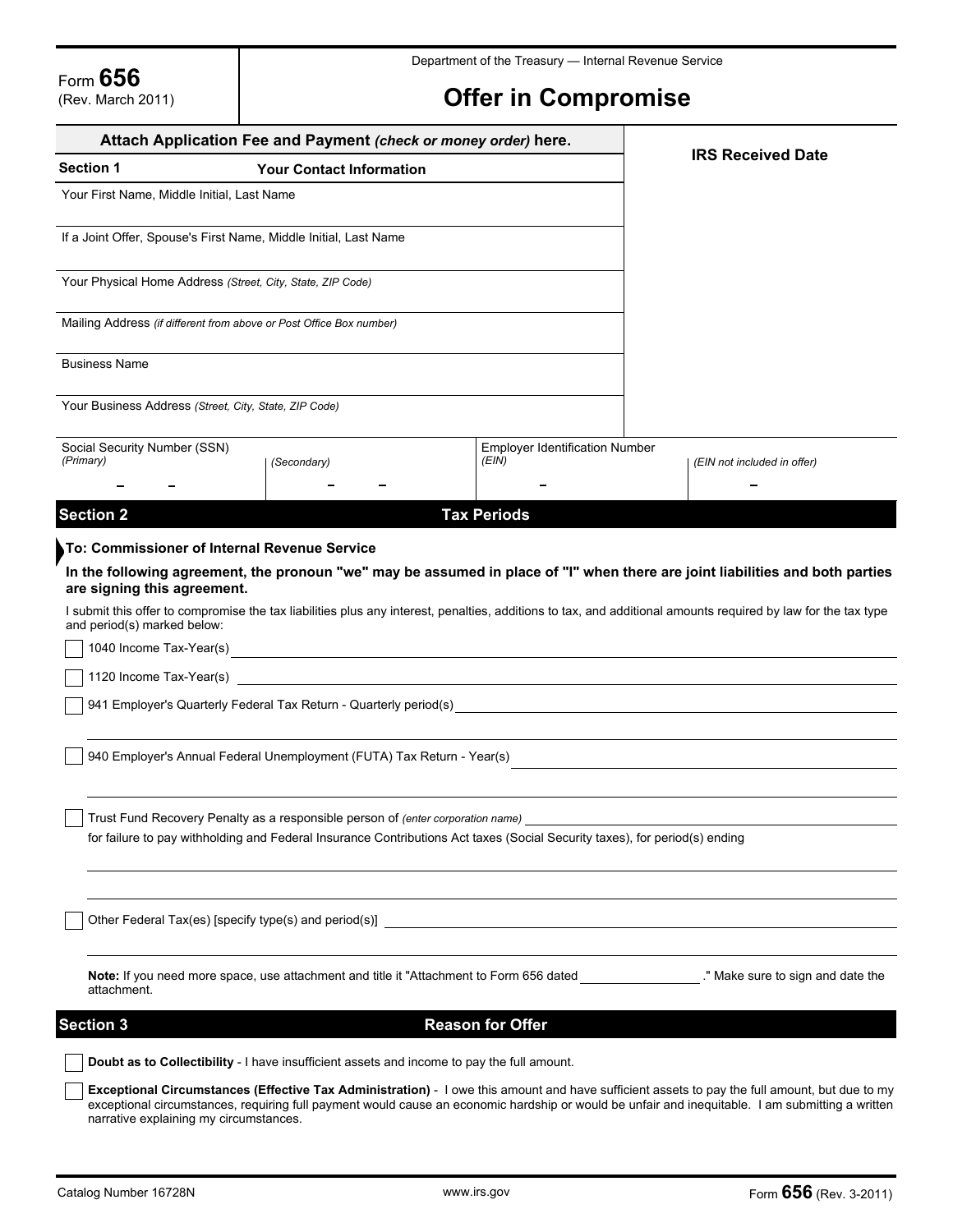### **Explanation of Circumstances** *(Add additional pages, if needed)*

*The IRS understands that there are unplanned events or special circumstances, such as serious illness, where paying the full amount or the minimum offer amount might impair your ability to provide for yourself and your family. If this is the case and you can provide documentation to prove your situation, then your offer may be accepted despite your financial profile. Describe your situation below and attach appropriate documents to this offer application.* 

# **Section 4 Low Income Certification** *(Individuals Only)*

**Do you qualify for Low-Income Certification?** You qualify if your gross monthly household income is less than or equal to the amount shown in the chart below based on your family size and where you live. If you qualify, you are not required to submit any payments during the consideration of your offer.

### **Check here if you qualify for Low-Income Certification based on the monthly income guidelines below.**

| Size of family unit                | 48 contiguous states and D.C. | Hawaii  | Alaska  |
|------------------------------------|-------------------------------|---------|---------|
|                                    | \$2,256                       | \$2,596 | \$2,819 |
| 2                                  | \$3,035                       | \$3,492 | \$3,794 |
| 3                                  | \$3,815                       | \$4,388 | \$4,769 |
| 4                                  | \$4,594                       | \$5,283 | \$5,744 |
| 5                                  | \$5,373                       | \$6,179 | \$6,719 |
| 6                                  | \$6,152                       | \$7,075 | \$7,694 |
|                                    | \$6,931                       | \$7,971 | \$8,669 |
| 8                                  | \$7,710                       | \$8,867 | \$9,644 |
| For each additional person,<br>add | 779<br>\$                     | \$ 896  | \$975   |
| <b>Section 5</b>                   | <b>Payment Terms</b>          |         |         |

### **Enter the amount of your offer \$**

Check one of the payment options below to indicate how long it will take you to pay your offer in full:

#### **Payment Option 1**

#### **Check here if you will pay your offer in five or fewer payments:**

Enclose a check for 20% of the offer amount (waived if you are an individual and met the requirements for Low-Income certification) and fill in the amount(s) and date(s) of your future payment(s).

| 20% of the offer amount is \$ | leaving a balance of \$                                                                                                                                                                                                        | to be paid as follows after the acceptance of your offer:       |
|-------------------------------|--------------------------------------------------------------------------------------------------------------------------------------------------------------------------------------------------------------------------------|-----------------------------------------------------------------|
| Amount of payment 1 \$        | date the contract of the contract of the contract of the contract of the contract of the contract of the contract of the contract of the contract of the contract of the contract of the contract of the contract of the contr |                                                                 |
| Amount of payment 2 \$        | date                                                                                                                                                                                                                           | <u> 1989 - John Stone, Amerikaans en Stone (overleden 1989)</u> |
| Amount of payment 3 \$        |                                                                                                                                                                                                                                |                                                                 |
| Amount of payment 4 \$        | date and the second contract of the second contract of the second contract of the second contract of the second                                                                                                                |                                                                 |
| Amount of payment 5 \$        | date                                                                                                                                                                                                                           |                                                                 |

# **Payment Option 2**

| Check here if you will pay your offer in full in more than five months and pay in monthly installments                              |                                                           |        |                                      |  |  |
|-------------------------------------------------------------------------------------------------------------------------------------|-----------------------------------------------------------|--------|--------------------------------------|--|--|
| Enclose a check for one month's installment (waived if you are an individual and met the requirements for Low-Income certification) |                                                           |        |                                      |  |  |
|                                                                                                                                     | is being submitted with the Form 656 and then \$          | on the | (day) of each month thereafter for a |  |  |
| total of                                                                                                                            | months. Total payments must equal the total Offer Amount. |        |                                      |  |  |

**You must continue to make these monthly payments while the IRS is considering the offer. Failure to make regular monthly payments will cause your offer to be returned.**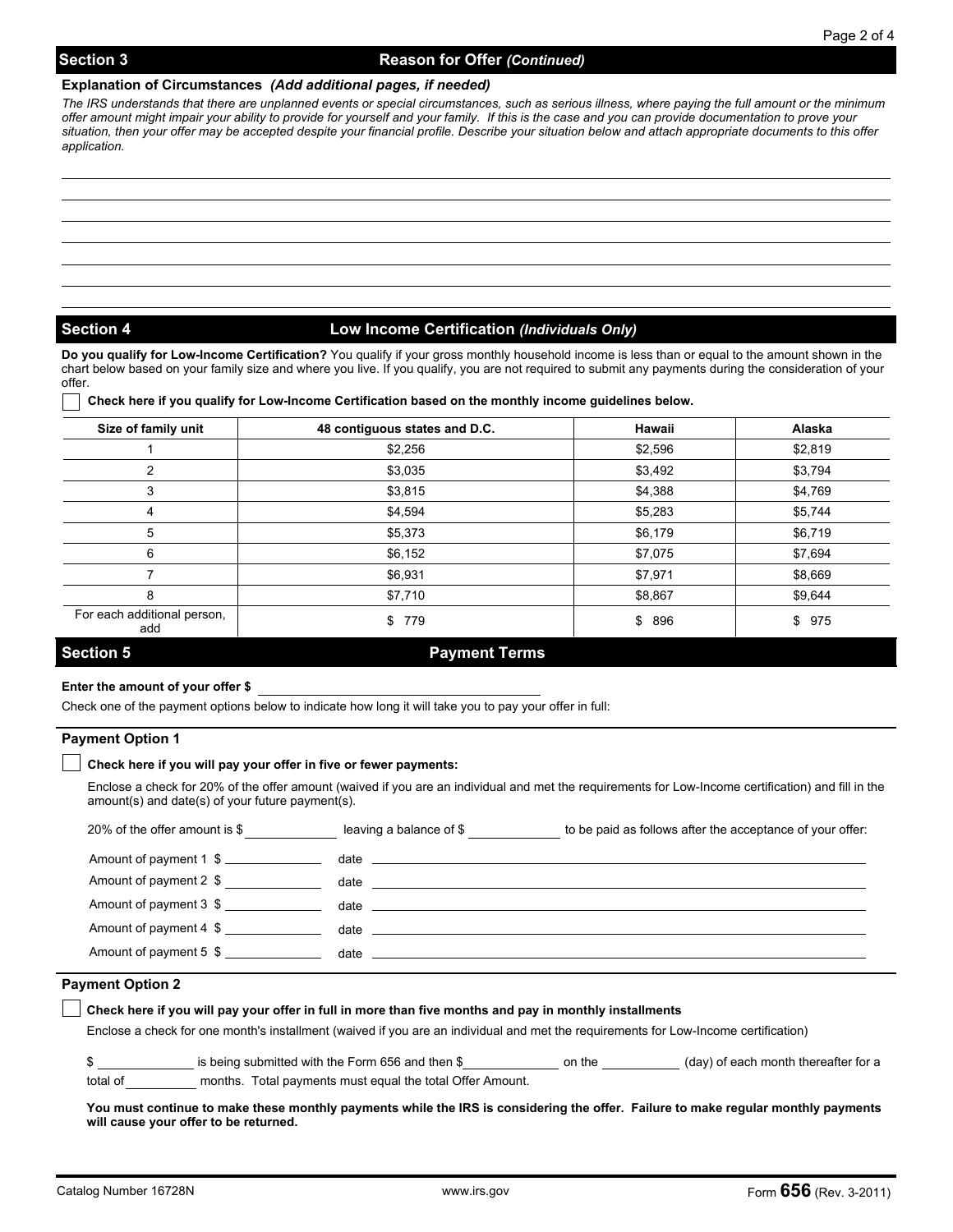# **Section 6 Designation of Down Payment and Deposit (Optional)**

If you want your payment to be applied to a specific tax year and a specific tax debt, please tell us the tax form \_\_\_\_\_\_\_\_\_\_\_\_\_ and Tax Year/Quarter . If you do not designate a preference, we will apply any money you send in to the governments best interest.

If you are paying more than the required payment when you submit your offer and want any part of that payment treated as a deposit, check the box below and insert the amount.

I am making a deposit of \$ with this offer.

**Section 7** Source of Funds

Tell us where you will obtain the funds to pay your offer. You may consider borrowing from friends and/or family, taking out a loan, or selling assets.

#### **Include separate checks for the payment and application fee.**

Make payable to the "United States Treasury" and attach to the front of your Form 656, Offer in Compromise. **Do not send cash.** Send a separate application fee with each offer; do not combine it with any other tax payments, as this may delay processing of your offer. Your offer will be returned to you if the application fee and the required payments are not properly remitted, or if your check is returned for insufficient funds.

| <b>Section 8</b>                                                                                                                               | <b>Offer Terms</b>                                                                                                                                                                                                                                                                                                                                                                                                                                                                                                                                                                                                                                                                                       |  |  |  |
|------------------------------------------------------------------------------------------------------------------------------------------------|----------------------------------------------------------------------------------------------------------------------------------------------------------------------------------------------------------------------------------------------------------------------------------------------------------------------------------------------------------------------------------------------------------------------------------------------------------------------------------------------------------------------------------------------------------------------------------------------------------------------------------------------------------------------------------------------------------|--|--|--|
| By submitting this offer, I/we have read, understand and agree to the following terms and conditions:                                          |                                                                                                                                                                                                                                                                                                                                                                                                                                                                                                                                                                                                                                                                                                          |  |  |  |
| Terms, Conditions, and Legal<br>Agreement                                                                                                      | a) I request that the IRS accept the offer amount listed in this offer application as payment of my outstanding tax<br>debt (including interest, penalties, and any additional amounts required by law) as of the date listed on this form. I<br>authorize the IRS to amend Section 2 on page 1 in the event I failed to list any of my assessed tax debt.                                                                                                                                                                                                                                                                                                                                               |  |  |  |
| IRS will keep my payments,<br>fees, and some refunds.                                                                                          | b) I voluntarily submit the payments made on this offer and understand that they are not refundable even if I<br>withdraw the offer or the IRS rejects or returns the offer. Unless I designated how to apply the required<br>payment (page 3 of this application), the IRS will apply my payment in the best interest of the government,<br>choosing which tax years and tax liabilities to pay off. The IRS will also keep my application fee unless the offer is<br>not accepted for processing.                                                                                                                                                                                                      |  |  |  |
|                                                                                                                                                | c) The IRS will keep any refund, including interest, that I might be due for tax periods extending through the<br>calendar year in which the IRS accepts my offer. I cannot designate that the refund be applied to estimated tax<br>payments for the following year or the accepted offer amount. If I receive a refund after I submit this offer for any<br>tax period extending through the calendar year in which the IRS accepts my offer, I will return the refund as soon<br>as possible.                                                                                                                                                                                                         |  |  |  |
|                                                                                                                                                | d) The IRS will keep any monies it has collected prior to this offer and any payments that I make relating to this<br>offer that I did not designate as a deposit. Only amounts that exceed the mandatory payments can be treated as a<br>deposit. Such a deposit will be refundable if the offer is rejected or returned by the IRS or is withdrawn. I<br>understand that the IRS will not pay interest on any deposit. The IRS may seize ("levy") my assets up to the time<br>that the IRS official signs and accepts my offer as pending.                                                                                                                                                             |  |  |  |
| Pending status of an offer<br>and right to appeal                                                                                              | e) Once an authorized IRS official signs this form, my offer is considered pending as of that signature date and it<br>remains pending until the IRS accepts, rejects, returns, or terminates my offer or I withdraw my offer. An offer will<br>be considered withdrawn when the IRS receives my written notification of withdrawal by personal delivery or<br>certified mail or when I inform the IRS of my withdrawal by other means and the IRS acknowledges in writing my<br>intent to withdraw the offer.                                                                                                                                                                                           |  |  |  |
|                                                                                                                                                | f) I waive the right to an Appeals hearing if I do not request a hearing within 30 days of the date the IRS notifies<br>me of the decision to reject the offer.                                                                                                                                                                                                                                                                                                                                                                                                                                                                                                                                          |  |  |  |
| I must comply with my future<br>tax obligations and<br>understand I remain liable for<br>the full amount of my tax<br>debt until all terms and | g) I will file tax returns and pay required taxes for the five year period beginning with the date of acceptance of this<br>offer, or until my offer is paid in full, whichever is longer. If this is an offer being submitted for joint tax debt, and<br>one of us does not comply with future obligations, only the non-compliant taxpayer will be in default of this<br>agreement.                                                                                                                                                                                                                                                                                                                    |  |  |  |
| conditions of this offer have<br>been met.                                                                                                     | h) The IRS will not remove the original amount of my tax debt from its records until I have met all the terms and<br>conditions of this offer. Penalty and interest will continue to accrue until all payment terms of the offer have been<br>met. If I file for bankruptcy before the terms are fully met, any claim the IRS files in the bankruptcy proceedings<br>will be a tax claim.                                                                                                                                                                                                                                                                                                                |  |  |  |
|                                                                                                                                                | i) Once the IRS accepts my offer in writing, I have no right to contest, in court or otherwise, the amount of the tax<br>debt.                                                                                                                                                                                                                                                                                                                                                                                                                                                                                                                                                                           |  |  |  |
| I understand what will<br>happen if I fail to meet the<br>terms of my offer (e.g.,<br>default).                                                | j) If I fail to meet any of the terms of this offer, the IRS may levy or sue me to collect any amount ranging from the<br>unpaid balance of the offer to the original amount of the tax debt without further notice of any kind. The IRS will<br>continue to add interest, as Section 6601 of the Internal Revenue Code requires, on the amount the IRS<br>determines is due after default. The IRS will add interest from the date I default until I completely satisfy the<br>amount owed.                                                                                                                                                                                                             |  |  |  |
| I agree to waive time limits<br>provided by law.                                                                                               | k) To have my offer considered, I agree to the extension of the time limit provided by law to assess my tax debt<br>(statutory period of assessment). I agree that the date by which the IRS must assess my tax debt will now be<br>the date by which my debt must currently be assessed plus the period of time my offer is pending plus one<br>additional year if the IRS rejects, returns, or terminates my offer or I withdraw it. (Paragraph (e) of this section<br>defines pending and withdrawal). I understand that I have the right not to waive the statutory period of<br>assessment or to limit the waiver to a certain length or certain periods or issues. I understand, however, that the |  |  |  |